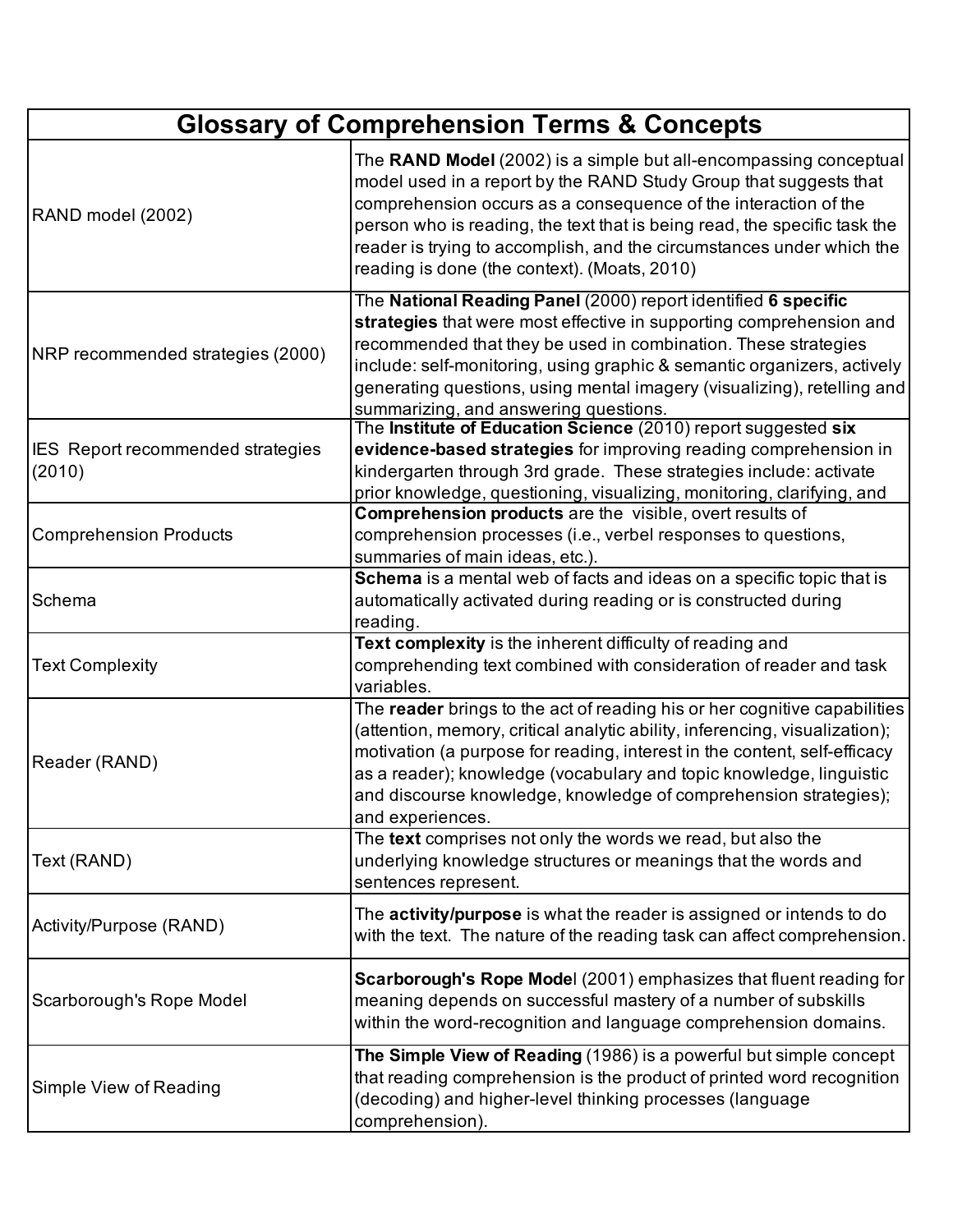| <b>Mental Model</b>                   | A mental model is an image, visualization, conceptualization, or<br>representation of meaning held in the reader's mind that is the basis of<br>comprehension and built upon for deeper comprehension.                                                                                                                                                                                |
|---------------------------------------|---------------------------------------------------------------------------------------------------------------------------------------------------------------------------------------------------------------------------------------------------------------------------------------------------------------------------------------------------------------------------------------|
| Literal representation                | Literal representations are directly derived from the text.                                                                                                                                                                                                                                                                                                                           |
| Semantic representation               | Semantic representations are meaning-based and refer to<br>information constructed from background, syntactic and semantic<br>cues, and vocabulary.                                                                                                                                                                                                                                   |
| Situational representation            | Situational model refers to the integration of information from literal<br>and semantic representations.                                                                                                                                                                                                                                                                              |
| Proposition                           | A proposition is an idea formed during interactions with text which<br>leads to the mental model.                                                                                                                                                                                                                                                                                     |
| Connectionist architecture            | Connectionist architecture assumes that comprehension involves<br>the activation of information. Activation sources are often represented<br>as layers in a network of nodes (words and concepts) and links (the<br>connections between the nodes).                                                                                                                                   |
| Spreading activation                  | Spreading activation is the notion that activation of one concept<br>triggers activation in another.                                                                                                                                                                                                                                                                                  |
| Automatic unconscious processing      | Automatic unconscious processing is the notion that information is<br>available automatically and retrieved unconsciously.                                                                                                                                                                                                                                                            |
| Discourse focus                       | Discourse focus assumes that the reader focuses attention and this<br>focus changes as new information is inputted.                                                                                                                                                                                                                                                                   |
| Convergence and contrast satisfaction | Convergence and contrast satisfaction is the notion that activation<br>of concepts and ideas triggers other activities, but the mental model is<br>constrained by these competing concepts, the relationship between<br>them, and information available from long term memory.                                                                                                        |
| Mapping                               | Mapping is a general term to describe the process that occurs when<br>information input gets connected to prior context. Mapping fosters<br>continuity of thought. When it fails is when the reader must generate<br>an inference.                                                                                                                                                    |
| Text-based inferencing                | Text-based inferencing refers to making inferences that establish<br>connections within the text.                                                                                                                                                                                                                                                                                     |
| Memory constraints                    | Comprehension models generally assume that working memory<br>capacity is limited (and unchanging). Some models represent working<br>memory and long-term memory as separate. Other models represent<br>a long-term working memory where information is readily available.<br>Average processing speed for literal information is 400 milliseconds;<br>for inferential information ??? |
| Surface code                          | Surface code refers to the literal word and phrase meanings in a text.                                                                                                                                                                                                                                                                                                                |
| Text-based code                       | Text-based code refers to the underlying meaning that the words refer<br>to.                                                                                                                                                                                                                                                                                                          |
| Meaning-based                         | Meaning-based refers to the underlying meanings intended by the<br>words in the text; information constructed from background, syntactic<br>and semantic cues, and vocabulary.                                                                                                                                                                                                        |
| Proposition                           | Proposition is an idea formed during interactions with the text which<br>leads to the mental model.                                                                                                                                                                                                                                                                                   |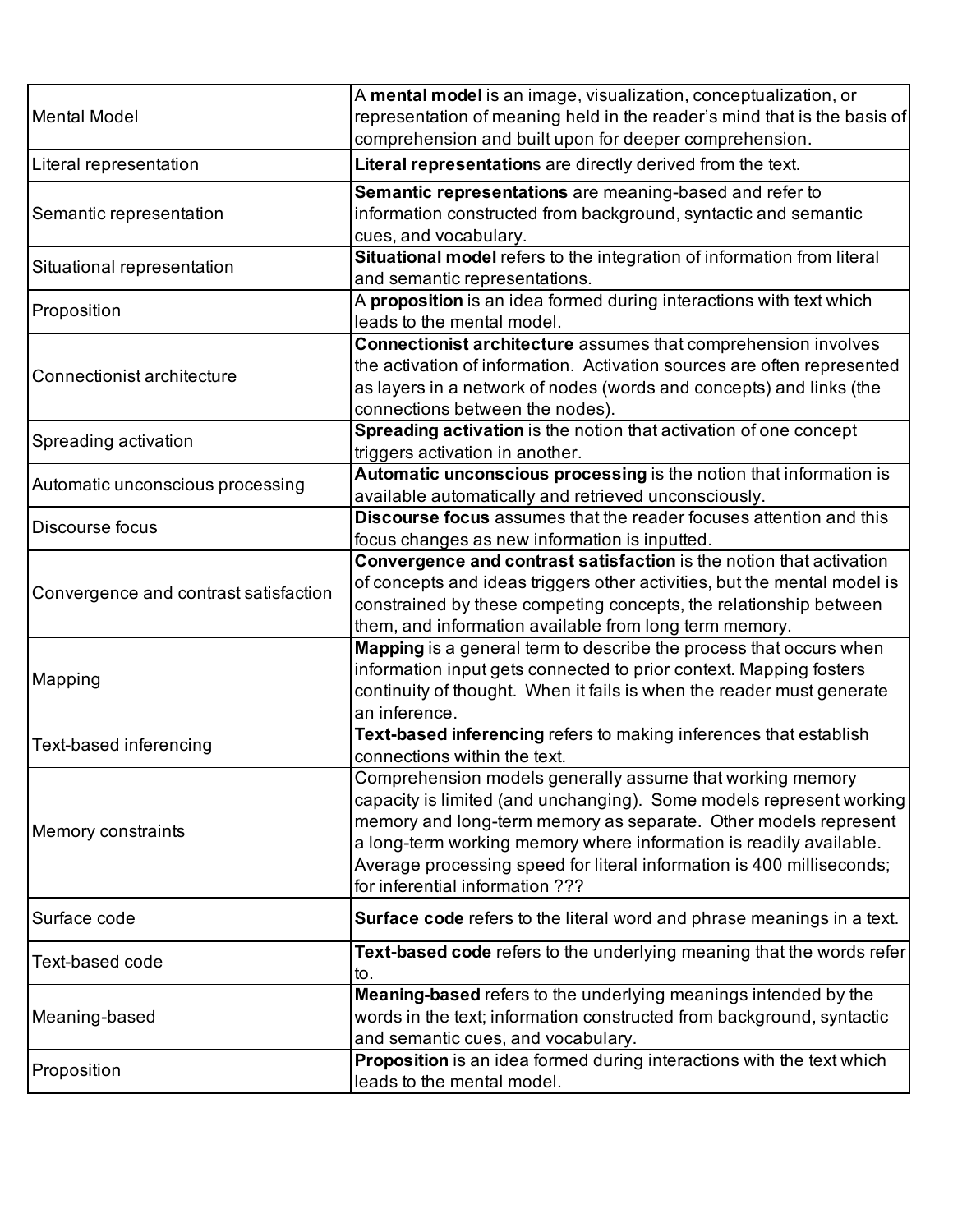|                                   | Working memory is a cognitive system with a limited capacity that is      |
|-----------------------------------|---------------------------------------------------------------------------|
| <b>Working memory</b>             | responsible for temporarily holding information available for             |
|                                   | processing. It holds certain items for assembling while other items are   |
|                                   | being retrieved for assimilation.                                         |
|                                   | Long-term memory is a system for permanently storing, managing,           |
| Long-term memory                  | and retrieving information for later use. Items of information stored as  |
|                                   | long-term memory may be available for a lifetime.                         |
|                                   | Coherence refers to how well the ideas (meaning) in a text are            |
| Coherence                         | connected and flow. It is based on semantic relationships within the      |
|                                   | text.                                                                     |
|                                   | Cohesion refers to the way text is "tied together" through grammatical    |
| Cohesion                          | and linguistic devices (e.g., sentence structure, connective and          |
|                                   | transitional words, etc.).                                                |
|                                   | Text can be classified into two text categories: fiction (imaginative     |
| <b>Text categories</b>            | narration) and non-fiction (factual information).                         |
|                                   | Literary texts are designed to entertain and enlighten. They include      |
| <b>Literary Text structures</b>   | structures such as, plot, characters, setting, point of view, goal, and   |
|                                   | theme.                                                                    |
|                                   | Informational texts explain or give factual information. They include     |
| Informational Text structures     | structures such as, description, sequence, comparison, cause & effect,    |
|                                   | problem/solution, and argument.                                           |
| <b>Text forms</b>                 | Text forms can be classified into two categories: Literary (fiction story |
| (see also Genres)                 | elements) and Informational (non-fiction text structures).                |
| Genres                            | Genres are categories used to classify literary works, usually by         |
| (see also Text forms)             | format or structure.                                                      |
| Subgenres                         | Subgenres refer to categories that are subdivisions of larger genres.     |
|                                   |                                                                           |
|                                   | Fantasy is any text that contains unrealistic settings, or magic, often   |
| Fantasy (subgenre)                | set in a medieval universe, or possibly involving mythical beings or      |
|                                   | supernatural forms as a primary element of the plot, theme, or setting.   |
|                                   | A folk tale is a story or type                                            |
| Folklore (subgenre)               | of legend originating and traditional among a                             |
|                                   | particular people or folk, especially one forming part of the oral        |
|                                   | A tall tale is a story with unbelievable elements, related as if it were  |
| Tall Tale (subgenre)              | true and factual.                                                         |
|                                   | Historical fiction is a literary work that is set in the past and         |
| Historical Fiction (subgenre)     | sometimes borrows true characteristics of the time period in which it is  |
|                                   | set.                                                                      |
|                                   | Historical non-fiction is a literary work about the past, comprised of    |
| Historical Non-fiction (subgenre) | works of narrative prose dealing with or offering opinions or             |
|                                   | conjectures upon facts and reality.                                       |
| Biography (subgenre)              | A biography is a written account of another person's life.                |
|                                   | An autobiography is a written account of a person's life written by that  |
| Autobiography (subgenre)          | person.                                                                   |
|                                   | Poetry is a literary work in which special intensity is given to the      |
| Poetry (subgenre)                 | expression of feelings and ideas by the use of distinctive style and      |
|                                   | rhythm.                                                                   |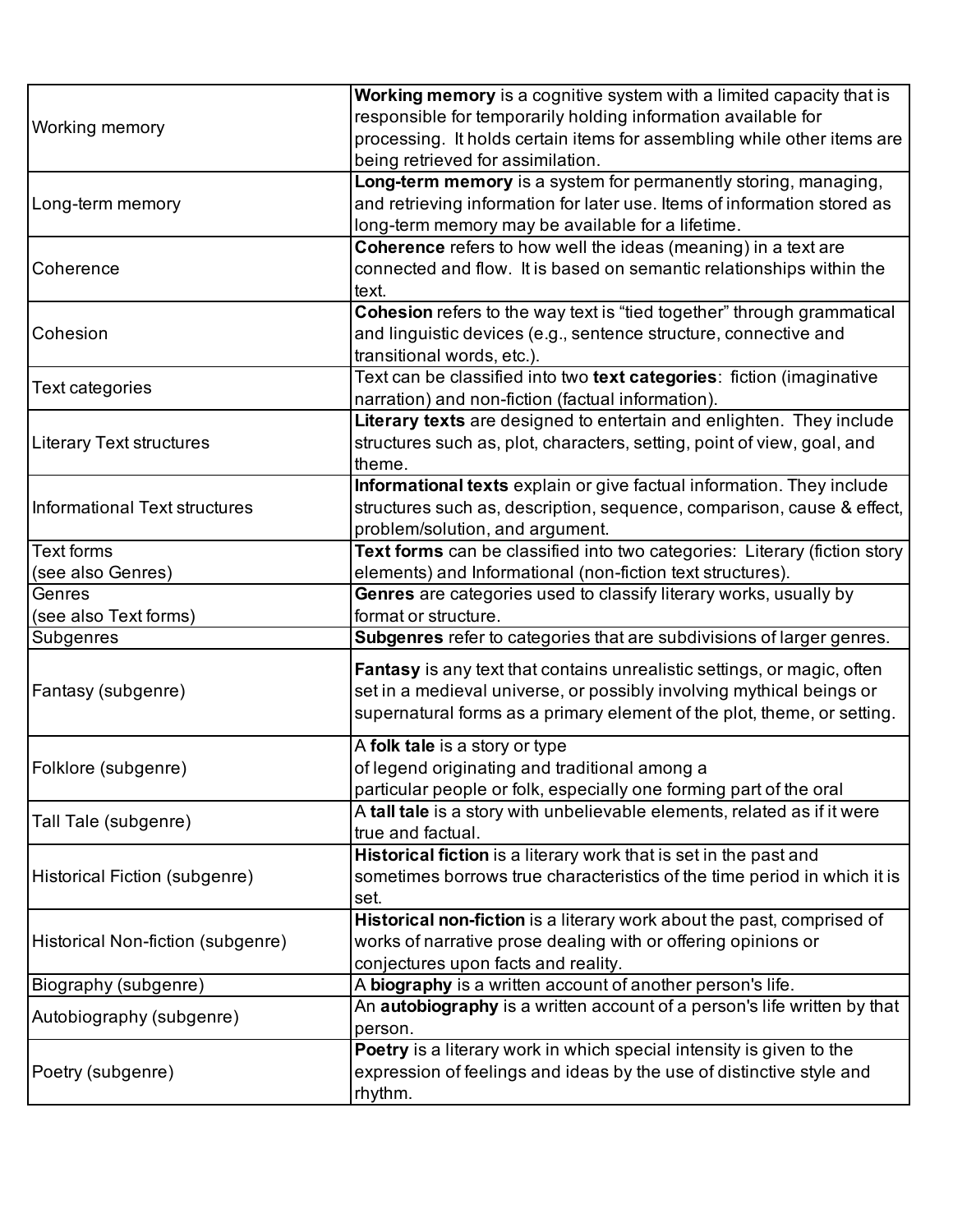| Drama (subgenre)                 | Drama is a composition in verse or prose intended to portray life or<br>character or to tell a story, usually involving conflicts and emotions<br>through action and dialogue and typically designed for theatrical<br>performance.                                                                                                     |
|----------------------------------|-----------------------------------------------------------------------------------------------------------------------------------------------------------------------------------------------------------------------------------------------------------------------------------------------------------------------------------------|
| Blog (subgenre)                  | Blog is a regularly updated website or web page, typically one run by<br>an individual or small group, that is written in an informal or<br>conversational style.                                                                                                                                                                       |
| Documentary (subgenre)           | A documentary is a production (usually movie or television), which is<br>based on or recreates an actual event, era, life story, etc., that purports<br>to be factually accurate and contains no fictional elements.                                                                                                                    |
| Speech (subgenre)                | Speech is a formal address or discourse delivered to an audience.                                                                                                                                                                                                                                                                       |
| Science Fiction (subgenre)       | Science fiction is a story based on imagined future scientific or<br>technological advances and major social or environmental changes,<br>frequently portraying space or time travel and life on other planets.                                                                                                                         |
| Mythology (subgenre)             | Mythology refers to fictional stories, traditions, or beliefs associated<br>with a particular group or the history of an event, arising naturally or<br>deliberately fostered.                                                                                                                                                          |
| Legend (subgenre)                | A legend is a non-historical or unverifiable story handed down by<br>tradition from earlier times and popularly accepted as historical.                                                                                                                                                                                                 |
| Fable (subgenre)                 | A fable is a short tale to teach a moral lesson, often with animals or<br>inanimate objects as characters.                                                                                                                                                                                                                              |
| Realistic fiction (subgenre)     | Realistic fiction consists of stories that could have actually occurred<br>to people or animals in a believable setting. These stories resemble<br>real life, and fictional characters within these stories react similarly to<br>real people.                                                                                          |
| Informational Writing (subgenre) | Informational writing is a type of nonfiction writing that conveys<br>information about something, which means it is factual. Many<br>examples of informational writing can be found in newspapers,<br>almanacs, and reference books. Informational text is often organized<br>so the reader can easily and quickly find information.   |
| Persuasive writing (subgenre)    | Persuasive writing presents reasons and examples to influence<br>action or thought. Effective persuasive writing requires a writer to state<br>clearly an opinion and to supply reasons and specific examples that<br>support the opinion. Persuasive writing is used to present a logical<br>argument from a particular point of view. |
| Anaphore                         | Anaphore, from the Greek anaphora meaning to "carrying back," is a<br>rhetorical device that consists of repeating a sequence of words at the<br>beginnings of neighboring clauses as a way to add emphasis.                                                                                                                            |
| Antecedent                       | Antecedent is a word that is referenced again in text by use of a<br>pronoun or other descriptor.                                                                                                                                                                                                                                       |
| <b>Transitional word</b>         | A transitional word links ideas within text by indicating sequence,<br>time, location, more information, a shift in direction, or conclusion.                                                                                                                                                                                           |
| Readability formula              | Readability formula is a calculated measure of text that aligns it to an<br>academic grade level based on norms.                                                                                                                                                                                                                        |
| Purpose                          | The purpose for reading determines how the reader approaches the<br>reading task. It involves the flexible combination of component skills of<br>reading comprehension.                                                                                                                                                                 |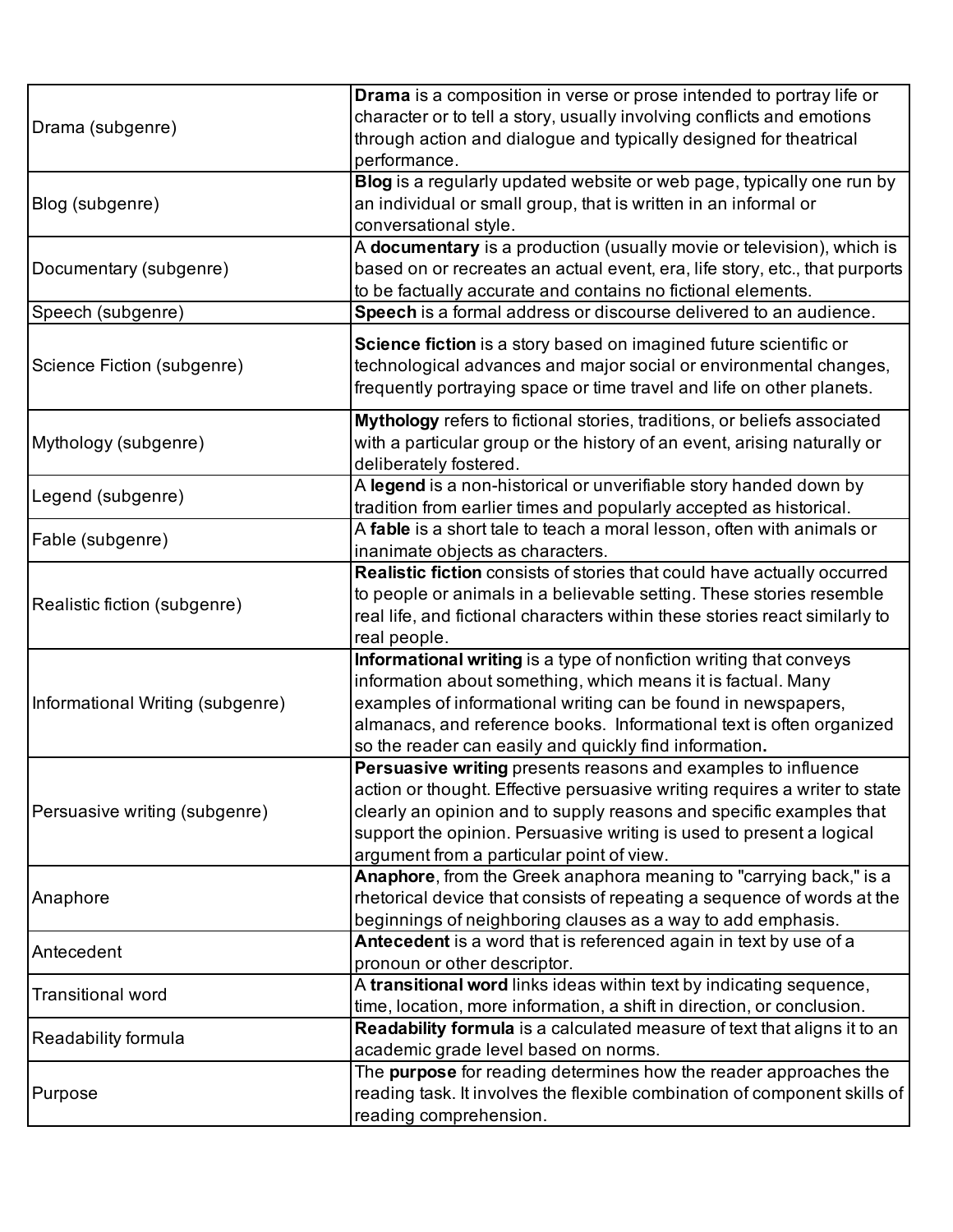| Surface interactions                                                 | Surface interactions involve verbatim representations of the text<br>(literal).  |
|----------------------------------------------------------------------|----------------------------------------------------------------------------------|
|                                                                      | Text-based interactions occur when the reader goes beyond the                    |
| <b>Text-based interactions</b>                                       | literal comprehension to use the explicit text and their own prior               |
|                                                                      | knowledge to construct meaning.                                                  |
|                                                                      | Word consciousness is the awareness of word choice, word                         |
| <b>Word consciousness</b>                                            | characteristics, and word structure, as well as an intrinsic                     |
|                                                                      | interest in knowing about words                                                  |
|                                                                      | Self-monitoring is the conscious awareness of the progress of the                |
| Self-monitoring                                                      | text, marked by rereading and reflection on features of the text, to             |
|                                                                      | facilitate comprehension.                                                        |
| <b>Background Knowledge</b>                                          | Background knowledge is the relevant set of information the reader               |
|                                                                      | knows about a specific topic.                                                    |
|                                                                      | General knowledge is the total set of information a reader brings to             |
| <b>General Knowledge</b>                                             | the reading experience.                                                          |
|                                                                      | Vocabulary is the collection of word meanings in an individual's                 |
| Vocabulary                                                           | mental dictionary (lexicon).                                                     |
|                                                                      | Verbal reasoning is expressing with words our understanding of                   |
| <b>Verbal Reasoning</b>                                              | concepts framed in words. It is constructive thinking.                           |
| Language Structures                                                  |                                                                                  |
| (see also Text Structures and Sentence                               | Language structures are the semantic and syntactic properties of oral            |
| Structures)                                                          | and written expression.                                                          |
|                                                                      | Sentence structures refer to the syntax of a sentence and how words,             |
| Sentence structures                                                  | phrases, and clauses can be sequenced.                                           |
|                                                                      | Literary knowledge begins with the most basic concepts of print,                 |
|                                                                      | knowing to read from left to right and top to bottom and also includes           |
| Literacy Knowledge                                                   | an understanding of categories (genre & subgenre) and types of                   |
|                                                                      | writing--this includes text structures--but also types and purposes for          |
|                                                                      | writing.                                                                         |
|                                                                      |                                                                                  |
|                                                                      |                                                                                  |
| Decoding                                                             | <b>Decoding</b> is the ability to translate a word from print to speech, usually |
|                                                                      | by employing knowledge of sound-symbol correspondences.                          |
|                                                                      | Word recognition is the instant recognition of a word in print.                  |
|                                                                      | Phonological awareness is a broad term that includes identifying and             |
| <b>Word Recognition</b><br>Phonological awareness                    | manipulating larger parts of spoken language, as well as phonemes.               |
|                                                                      |                                                                                  |
|                                                                      | Phonemic awareness is a subset of phonological awareness.                        |
| Prior knowledge                                                      | <b>Prior knowledge</b> is the knowing that stems from previous experience.       |
|                                                                      | The 4-Part Processor (1986) explains the mental activities that work             |
|                                                                      | proficiently and interactively during skilled reading                            |
|                                                                      | Phonological processor is a neural network in the brain that is                  |
|                                                                      | specialized for speech-sound perception.                                         |
|                                                                      | Orthographic processor is a neural network in the brain that is                  |
| 4-Part Processor<br>Phonological processor<br>Orthographic processor | responsible for perceiving, storing, and retrieving letter sequences in          |
|                                                                      | words.                                                                           |
| Meaning processor                                                    | Meaning processor is a neural network in the brain that attaches                 |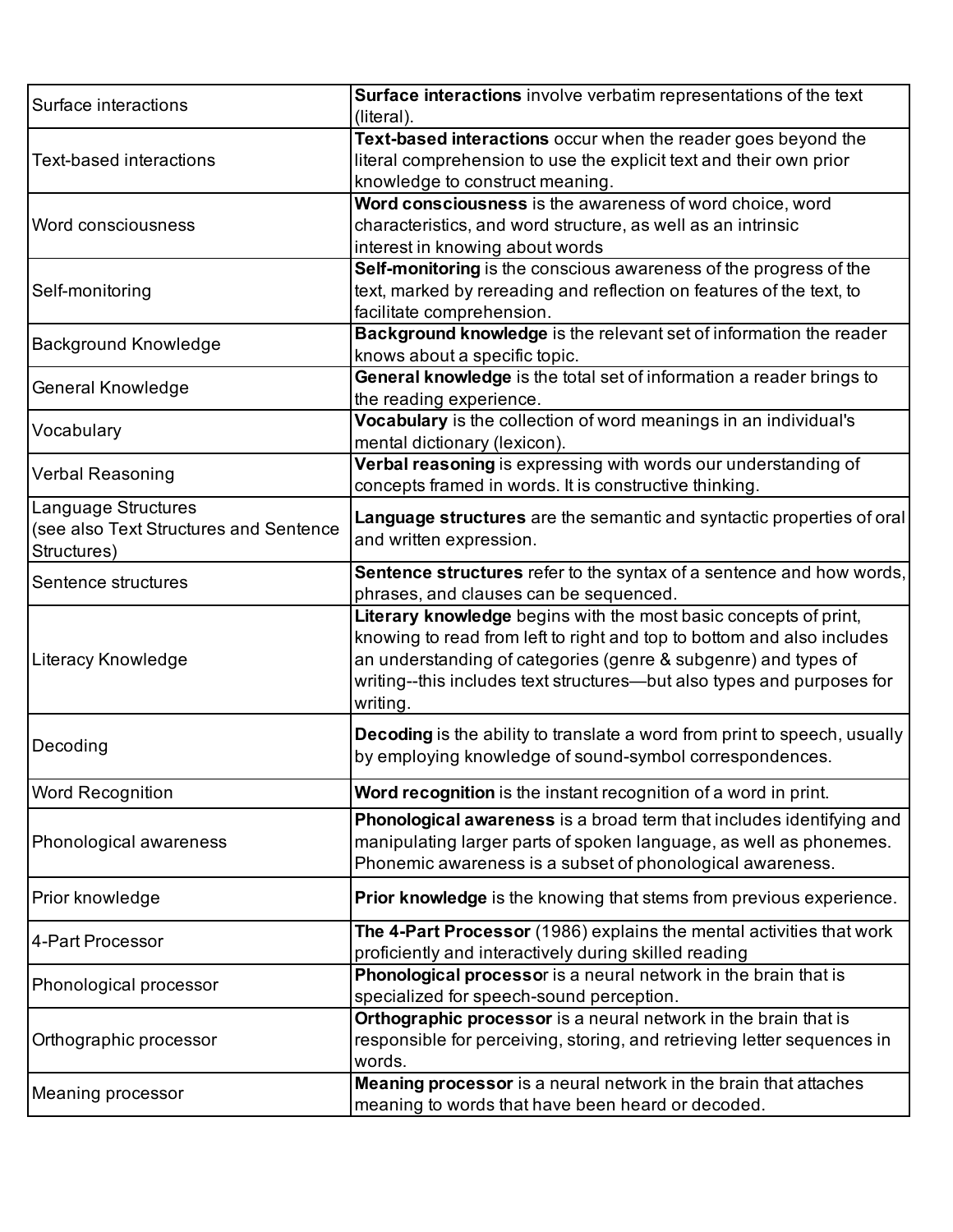| Context processor                                    | Context processor is a neural network in the brain that is responsible<br>for interpreting sentences or ideas in which a word is embedded.                                                                                                                                                       |
|------------------------------------------------------|--------------------------------------------------------------------------------------------------------------------------------------------------------------------------------------------------------------------------------------------------------------------------------------------------|
| Academic words                                       | Academic words appear in all sorts of texts and are highly<br>generalizable. They often represent subtle or precise ways to say<br>relatively simple things (e.g., "saunter" for "walk"). They are not unique<br>to a particular discipline.                                                     |
| Domain-specific words                                | Domain-specific words include lower frequency words and phrases<br>that appear in content area textbooks. They support background<br>knowledge for comprehension.                                                                                                                                |
| Literary terms                                       | Literacy terms are words specific to our teaching of early literacy<br>skills.                                                                                                                                                                                                                   |
| Degrees of Knowing a Word                            | Degrees of knowing a word include several dimensions. These<br>include: recognizing the word, knowing the word, owning and using<br>the word.                                                                                                                                                    |
| Meaning map                                          | Meaning map refers to a graphic that helps activate the reader's<br>meaning network for certain topics. Such a network represents<br>associations between active and related concepts.                                                                                                           |
| Tier 1 words                                         | Tier 1 words are basic, common vocabulary children learn early that<br>are critical to the comprehension of written material.                                                                                                                                                                    |
| Tier 2 words                                         | Tier 2 words are high-frequency words that are more sophisticated<br>than basic words and can be applied across many contexts and<br>experiences. They are words for which students have a concept and<br>can use a basic word to define. These are the words that should be<br>taught in-depth. |
| Tier 3 words                                         | Tier 3 words are low-occurrence words that are critical to<br>understanding a specific domain. These words may be particular to<br>certain topics and should be instructed as the need arises.                                                                                                   |
| Part of speech<br>(in depth of word knowledge)       | Part of speech refers to any of the grammatical classes into which<br>words have traditionally been categorized, such as noun, pronoun,<br>verb, adjective, adverb, preposition, conjunction, and interjection.                                                                                  |
| Etymology/Word origin<br>(in depth of word knowledge | Etymology/word origin refers to the history and development of the<br>structures and meanings of words.                                                                                                                                                                                          |
| Multiple meanings<br>(in depth of word knowledge)    | Multiple meanings refers to the fact that many words have more than<br>one meaning and/or more than one use.                                                                                                                                                                                     |
| Pronunciation<br>(in depth of word knowledge)        | Pronunciation is the act or result of producing the sounds of speech,<br>including articulation, stress, and intonation, often with reference to<br>some standard of correctness or acceptability.                                                                                               |
| Spelling<br>(in depth of word knowledge)             | Spelling is the process of representing language by means of a writing<br>system, or orthography.                                                                                                                                                                                                |
| Synonyms<br>(in depth of word knowledge)             | Synonyms are words that mean the same as other words.                                                                                                                                                                                                                                            |
| Antonyms<br>(in depth of word knowledge)             | Antonyms are words that are opposite in meaning from other words.                                                                                                                                                                                                                                |
| Pragmatics<br>(in depth of word knowledge)           | <b>Pragmatics</b> involves the choices of language people make in social<br>interaction and of the effects of these choices on others.                                                                                                                                                           |
| Idiom<br>(in depth of word knowledge)                | <b>Idiom</b> is an expression that does not mean what it literally says.                                                                                                                                                                                                                         |